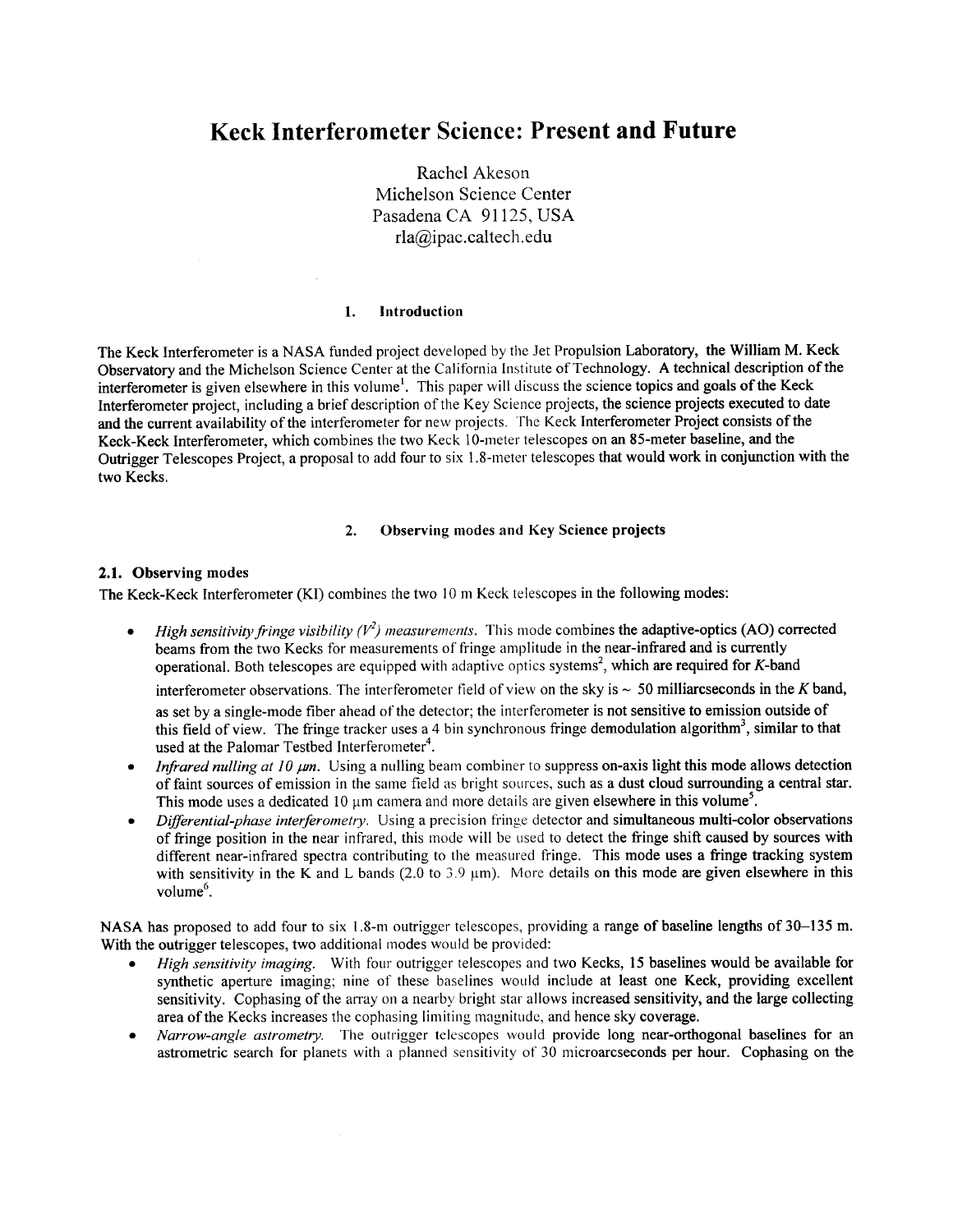target star would be used to increase sensitivity for detection of an isoplanatic astrometric reference; operation over small fields with long baselines allows high accuracy through atmospheric turbulence.

## 2.2. Key Science projects

NASA has identified three Key Science projects, the first two of which utilize the collecting area of the 10-meter telescopes in the Keck-Keck Interferometer and the third of which would utilize the proposed Outrigger Telescopes.

- 1. Measurements of exo-zodiacal emission from stars using nulling interferometry: The goal of this project is to measure the level of zodiacal dust around potential targets for the Terrestrial Planet Finder mission (section 5) down to a level of 10 times the zodiacal emission in our own solar system.
- 2. Characterization of Hot Jupiters using differential phase: The goal of this project is to directly detect the signature of Hot Jupiters (exo-planets within 0.1 AU of their parent star) using precise relative phase measurements to a level of 3 milliradians. These observations will allow determination of the true planet mass by measuring the orbit and low resolution spectral characterization across the K and L bands (section 6).
- **3.** Astrometric observations of stars within 20 parsecs. Using narrow angle astrometry with a precision of 30 microarcseconds per hour, this project would search for planets down to Uranus-mass around stars out to 20 parsecs. This node involves the use of the proposed Outrigger Telescope Array.

In addition to these specific key projects, all modes of the interferometer will be available for studies of general astrophysics.

## *3.* CIurrent science status

The Keck-Keck Interferometer obtained first fringes in March, 2001 and started science observations in the visibility amplitude mode in June, 2002. Four shared-risk teams were selected through a NASA research announcement issued in March, 2001 to assist the project in debugging the Keck-Keck Interferometer modes: visibility amplitude science, nulling and differential phase. The programs chosen are listed in section 3.1. In April 2004, the project passed an operational readiness review for the visibility amplitude mode.

Visibility amplitude observations with the interferometer are now operational and proposals are submitted through the normal Keck Observatory process. NASA will support observations from the Keck community up to 50% over the NASA usage. In the 2004B semester, that results in a maximum allocation of 6 interferometer nights from the Caltech, UC, NASA and UH time allocation committees. Information on the current sensitivity and observing parameters for the interferometer are available from the Michelson Science Center (MSC) at http://msc.caltech.edu/KISupport/index.html. In June 2004, the tracking limits are R band magnitude  $(0.66$  microns)  $\leq 10.5$  (as faint as  $11<sup>th</sup>$  magnitude for very red objects) and K band magnitude (2.2 microns)  $\leq$  9.2. Proposal preparation support is also available from the MSC.

## 3.1. Shared-risk science programs

The shared-risk team PIS and proposal titles are:

- William Danchi, Goddard Space Flight Center, Multi-wavelength observations of circumstellar material
- Shrinivas Kulkarni, California Institute of Technology, Stellar astronomy with the Keck Interferometer  $\bullet$
- John Monnier, University of Michigan, Resolving young stellar objects on sub-AU scales: The inner accretion  $\blacksquare$ disks of T Tauri and Herbig Ae/Be stars
- Wesley Traub, Harvard-Smithsonian Center for Astrophysics, Circumstellar disk detection with the Keck  $\bullet$ Nuller

## **4.** Visibility amplitude mode

## 4.1. Visibility amplitude **data** and interpretation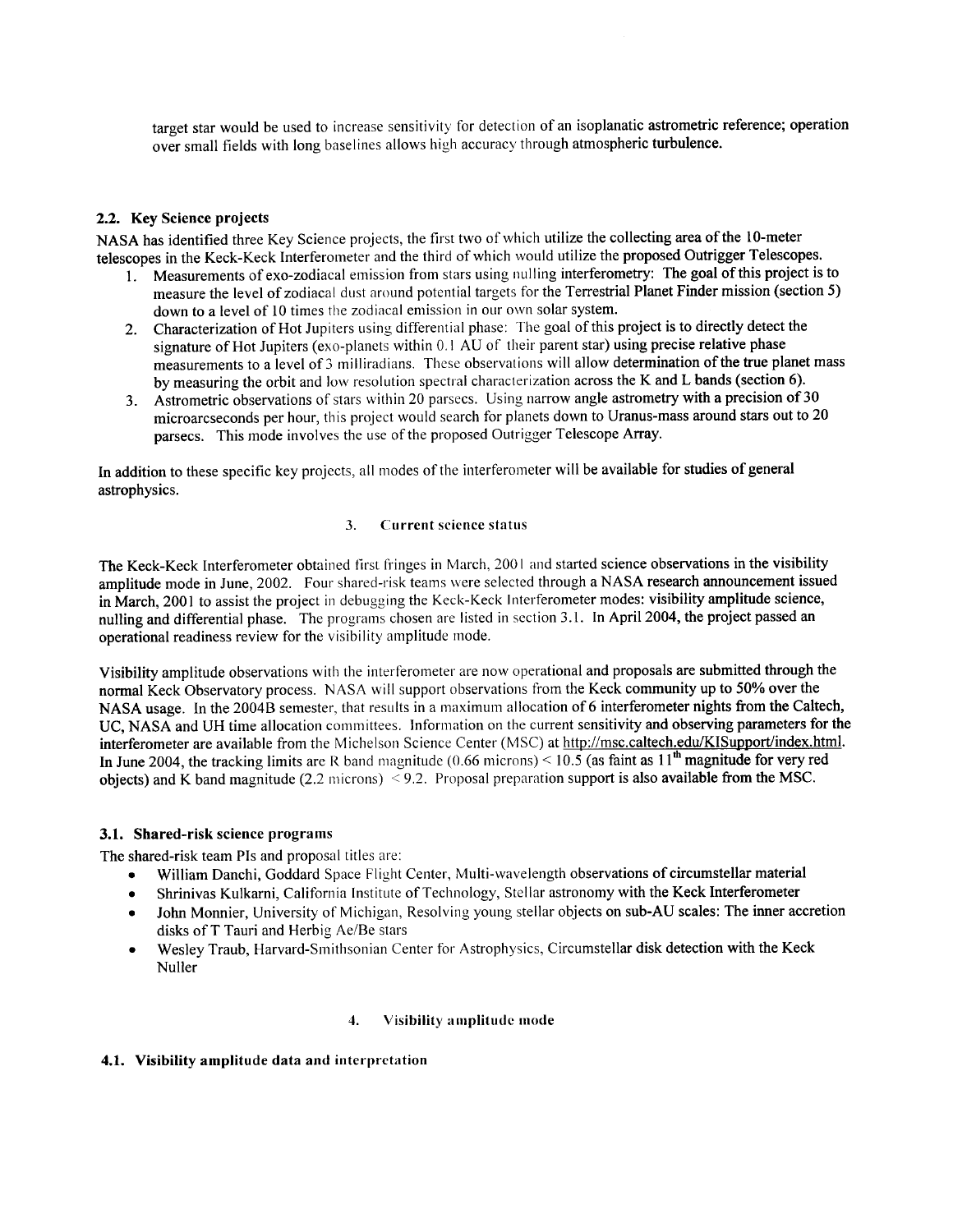Interferometer data with limited uv (spatial frequency) coverage, such as the single baseline of the Keck-Keck modes, can not be Fourier Transformed to provide an image of the source in the sky plane, but instead are compared to models of source emission. This technique is best applied to sources with relatively simple morphologies on the size scales relevant to the interferometer. Despite this limitation, interferometer measurements are currently the only way to probe size scales of a few milliarcseconds in the near-infrared and can therefore significantly improve our understanding of the physical properties of a wide range of astronomical objects.

At KI, observations consist of a series of interleaved integrations on the astronomical targets and calibrators. Each integration includes 120 seconds of fringe data followed by a background and foreground measurement. The balance of flux between the two arms is measured 5 times during the fringe tracking. The calculated science quantity is the visibility amplitude squared, which is an unbiased quantity, normalized such that an unresolved object has  $V^2=1.0$ . The system visibility, the instrumental response to a point source, is measured with respect to the calibrator stars. Source and calibrator data are corrected for biases using sky calibrations as described by Ref. 4 and averaged into blocks of 5 seconds each. The data reduction and averaging to this level are done as part of the automated pipeline processing. Data are then calibrated for the system visibility<sup>7</sup>.



**Keck Interferoneter visibilitg anpltidue data** 

Figure 1: An example night of KI data showing the incoherent visibility amplitude squared as a function of time. Different sources are plotted with different symbols. On this night, several different science sources were observed and as can be seen, some of the science targets were partially resolved. For example, the object at V2 ~ 0.5 between 9 and 11 UT hours is a binary system. Data plotted here are averaged visibilities from the standard processing pipeline and each point is a 5 second average.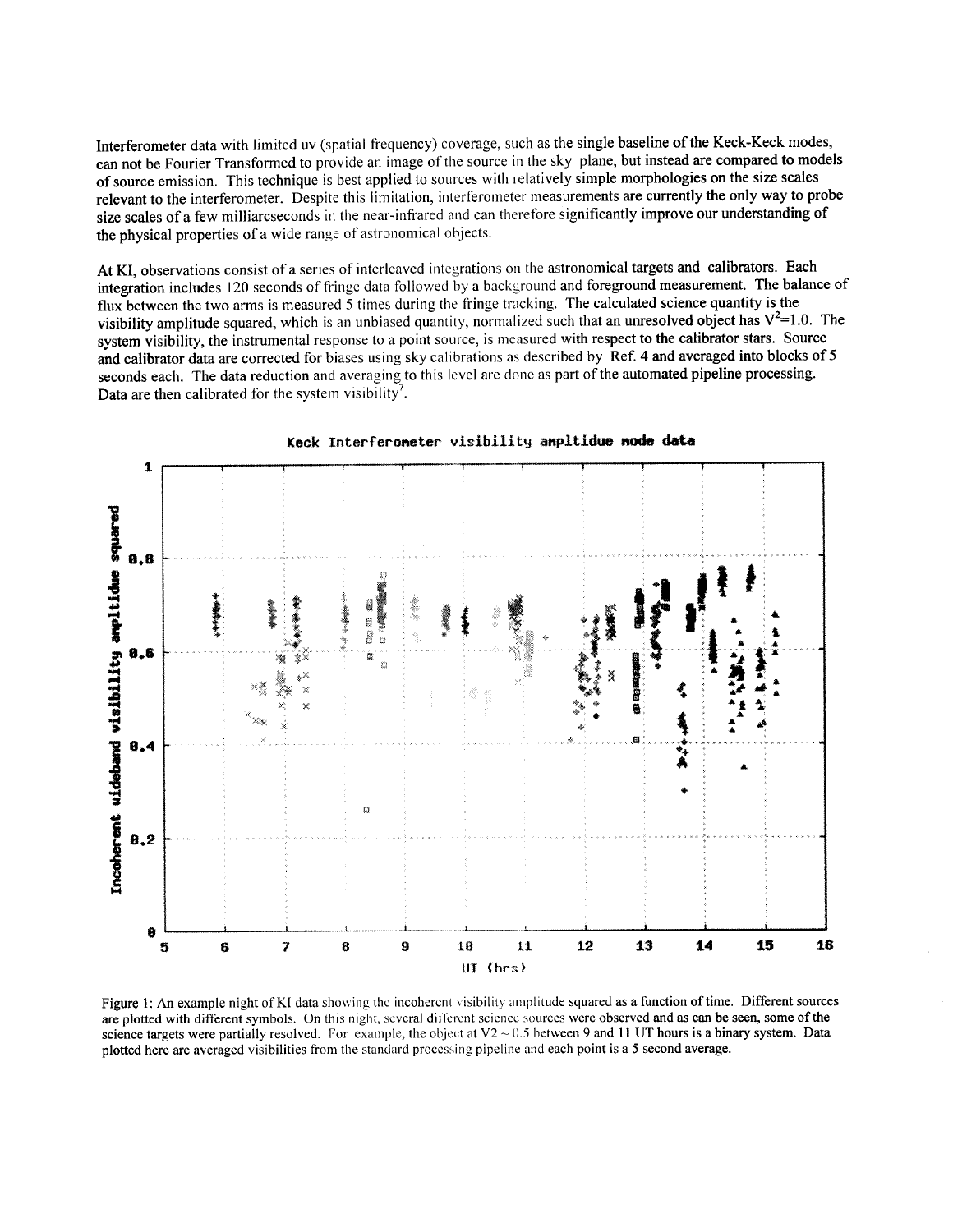## 4.2. **Visibility** amplitude science

To date, visibility amplitude observations with the Keck Interferometer have resulted in two refereed science publications<sup>[8,9]</sup>. The NGC 4151 result is discussed elsewhere in this volume<sup>10</sup>. An array of astrophysical topics has been pursued by the shared-risk teams, and the astronomical sources observed so far include:

- Young stellar objects: T Tauri stars (circumstellar disk size scales), Herbig Ae/Be stars (circumstellar disk size  $\bullet$ scales), FU Ori objects (circumstellar disk size scales) and binaries (mass determination).
- Wolf-Rayet stars (circumstellar material).  $\bullet$
- Main sequence stars (stellar diameters) and binaries (mass determination).
- Active galactic nuclei (nuclear emission size scales), see Ref. 10.

This list demonstrates the wide range of astrophysical topics for which near-infrared interferometry is a relevant and exciting new observational technique.

## 4.3. Studies of Young Stellar Objects

In this section, observations of young stellar objects are discussed in detail as an example of the science currently being pursued at KI. T Tauri stars are pre-main-sequence objects witli stellar masses less than **2** solar masses, and ages of 1 to 10 million years, while Herbig Ae/Be stars are their more massive counterparts. The canonical model for low mass

star formation comprises a central star surrounded by a circumstellar disk of size  $\sim 100$  AU, a collimated jet or outflow, and perhaps some residual material in a more extended envelope. Due to the high resolution required (1 AU subtends 7 milliarcseconds at the distance to the nearest star forming regions), *direct* observations of the central region have been limited to date. Characterizing the inner disk properties is important for understanding hydrodynamic disk winds and the initial conditions of planet formation. Given the spatial resolution of current facilities, long-baseline infrared interferometry provides an ideal method for observing these inner regions, which are traced by material thermally emitting in the near-infrared. Previous interferometric observations have resolved several types of young stellar objects: FU Ori<sup>11</sup>, T Tauri<sup>12</sup>, and Herbig AeBe<sup>13</sup> sources. For the T Tauri and Herbig objects, the measured visibilities are generally not consistent with a geometrically flat disk with an inner radius of roughly a few stellar radii as predicted by spectral energy distribution fitting. Refs. 14 and 15 proposed that the inner radius is located at the destruction radius for directly heated dust, which can resolve this discrepancy. A recent addition to this theory includes the accretion luminosity as well as the stellar luminosity in the determination of the dust destruction radius<sup>16</sup>.

Observations of young stellar objects with K1 have been pursued by the Monnier and Danchi shared-risk teams and by scientists on the development team. Here I will present preliminary results on T Tauri and Herbig Ae/Be stars from the internal and Monnier teams. One of the goals of these studies is to observe sources with a range of spectral types and disk indicators, including infrared excess and H-alpha emission lines. A simple ring geometry was used to compare the observations to the model discussed above, where the inner ring radius is located at the dust destruction temperature. The measured visibilities were fit with a model comprising the central star, which is unresolved for these sources, and a ring component, representing the inner disk radius. None of the sources have sufficient hour angle coverage to significantly constrain the inclination and position angles of the emission source, so a face-on geometry was used. Analysis of the Herbig sources was taken from Ref. 16. For the T Tauri stars, the stellar contribution and luminosities were taken from the literature<sup>[16,18]</sup>. The dust sublimation radius was calculated using the stellar and total luminosities following Ref. 19, where a dust grain size of 0.3 microns and a dust sublimation temperature of 1500 K were used. The results for stars with spectral types ranging from M0 to B8 are plotted in Figure 2, which plots the calculated dust sublimation radius against the measured ring size. These two quantities are equal along the diagonal line. The T Tauri sources (lower left corner) have measured radii larger than predicted. Estimates of the total (stellar + accretion) luminosity were available for four of the sources and those points are given by the plus symbol. However, even using the larger total luminosity does not eliminate the discrepancy between the predicted and measured radii. The source with a 0 AU measured radius is a Herbig Be star with little or no infrared excess which was unresolved in the KI observations.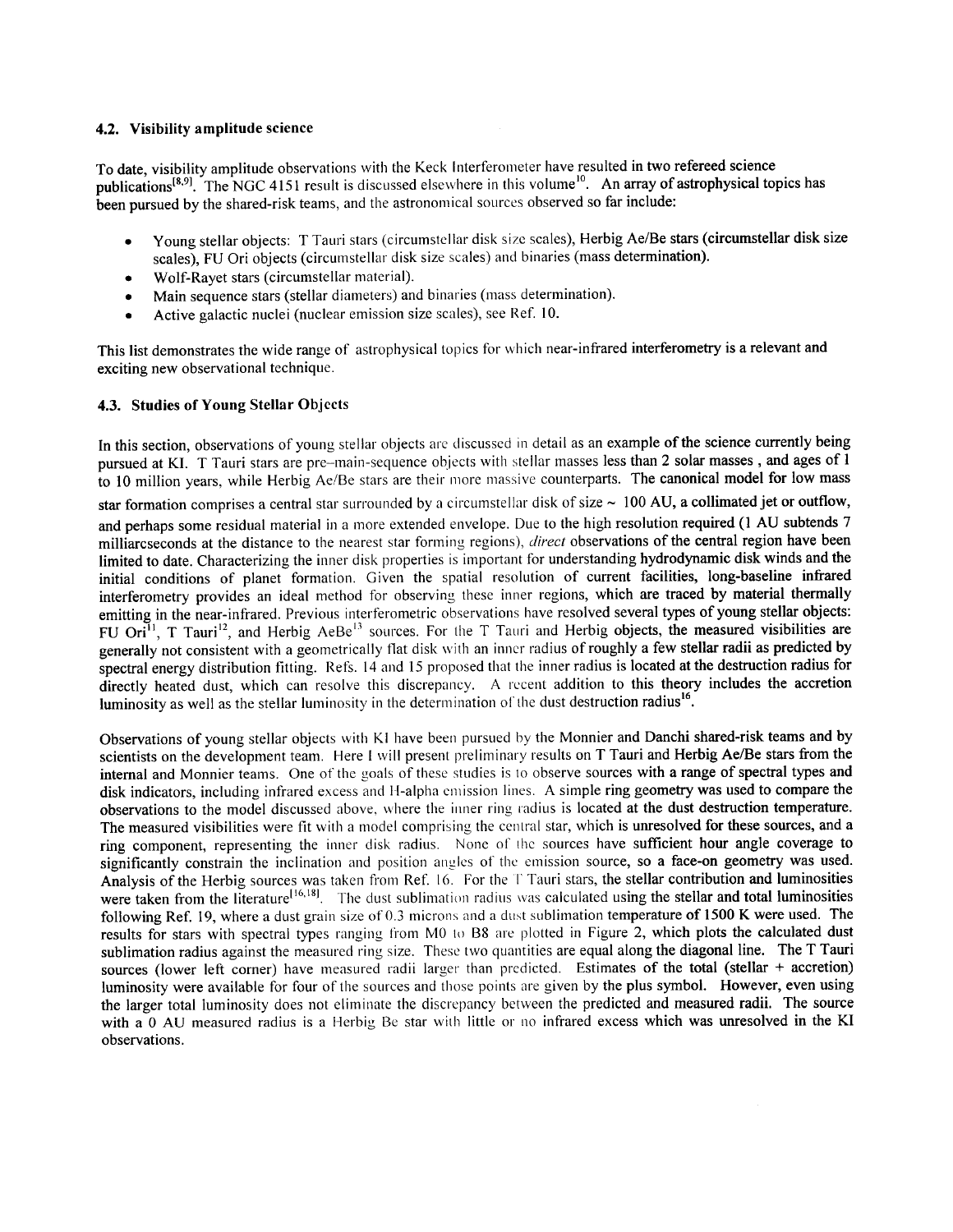

Figure 2: The measured ring radius plotted against the calculated dust sublimation radius for a group of Herbig Ae/Be and T Tauri stars. The dust sublimation temperature was assumed to be 1500 K and a grain size of 0.3 microns was used. The calculated dust sublimation radius is shown for the stellar luminosity for all sources (dots) and the total luminosity (+) where available.

#### **5.** Nulling science

One of the goals of NASA's Origins program is to find Earth-like planets around other stars. A set of projects, including the Keck Interferometer, the Space Interferometry Mission, and the Large Binocular Telescope Interferometer lead up to the Terrestrial Planet Finder, which will have the capability to observe and characterize Earth-like planets. The role of the Keck-Keck Interferometer in this search is to characterize the environment of nearby potential TPF target stars. The solar system contains dust within the plane of the planetary orbits called zodiacal dust and other planetary systems are expected to have the same material. Although this dust may not have a large mass, the large surface area means that the emission can be significant in obscuring the emission from a planet located in this dust cloud. The nulling interferometry mode of KI will characterize the level of exo-zodiacal dust around nearby stars. The nulling mode is necessary to block to light from the central star in order to see emission from the dust which is orders of magnitude fainter. The goal of this mode is to be able to detect exo-zodiacal clouds with **30** times the dust level of our own solar system.

In addition to the Key Science of exo-zodiacal dust measurements, the nulling mode will be useful for a variety of science observations which require blocking the central star to observe fainter nearby sources of emission. For instance, once a young star has accreted and dispersed the majority of the circumstellar disk and envelope from which it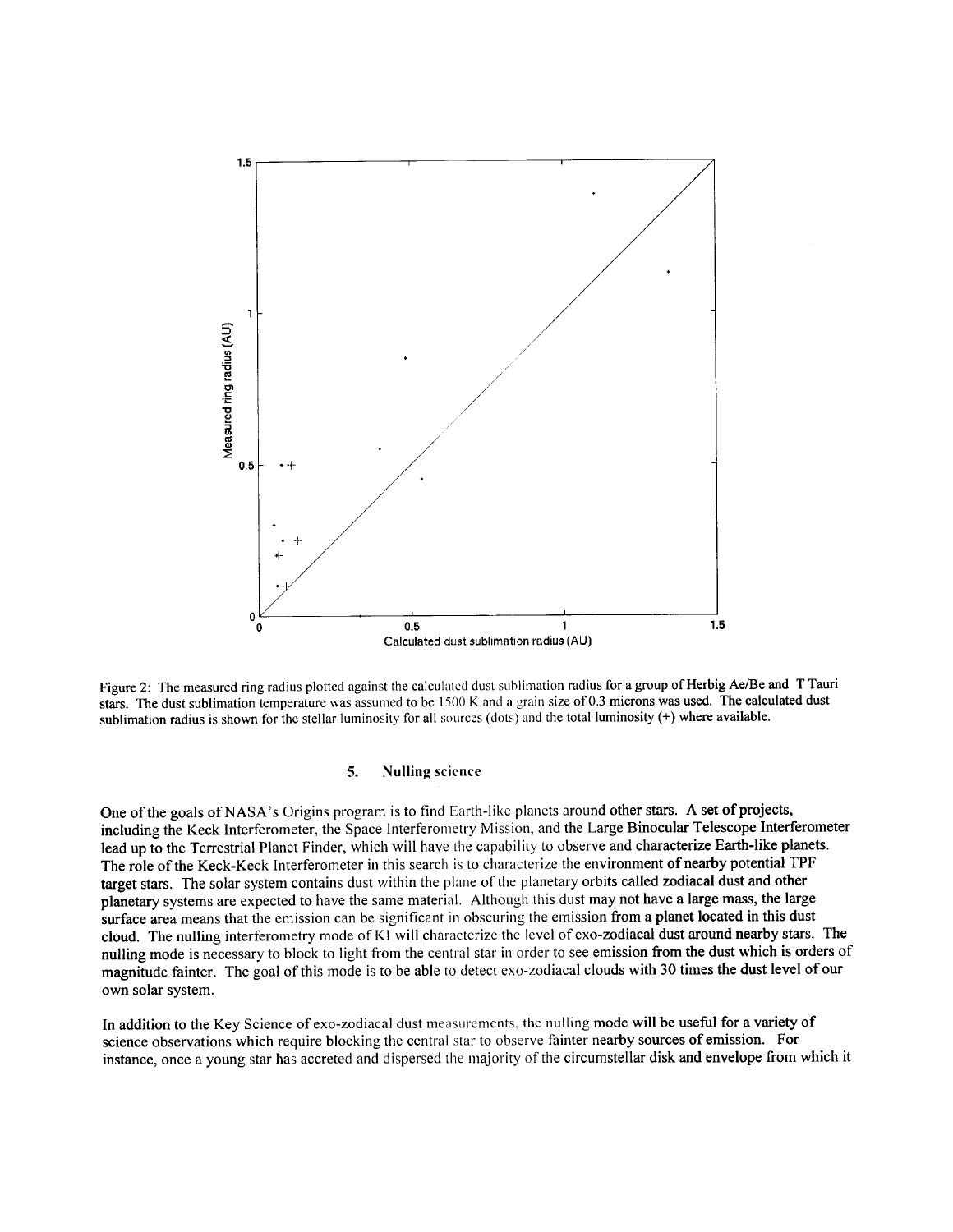formed, the central star is much brighter than the remaining disk material. Nulling interferometry observations of these objects, and older main sequence stars with debris disks. such as the so-called Vega-like systems can be used to characterize the disk. This technique can also be used at the other end of the stellar lifecycle for studying the mass loss in evolved stars.

#### 6. Differential phase science

As of May, 2004, high precision radial velocity observations have discovered 110 planets around other stars (see http://exoplanets.org). Although the radial velocity technique provides only a lower limit to the mass, the canonical model of these systems is as planets, rather than brown dwarfs or very low mass stars. While the radial velocity studies are excellent for discovering these systems, they provide no information on the physical properties of the exo-planets. In a very small number of these systems, the planet transits the central star, allowing the planet size and mass to be measured, and the density to be calculated. But for most systems, the general composition is unknown.

Of the currently known systems, 17 have orbital radii less than 0.1 AU (1 AU =  $1.5 \times 10^8$  km). This collection of exoplanets is often called Hot Jupiters as their small orbital radii will result in high surface temperatures. A high surface temperature ( $> 1000$  Kelvin) will result in a flux ratio of roughly  $10<sup>4</sup>$  in the near-infrared for planets around solar-like stars and the flux ratio will vary with wavelength. The differential phase technique will use the wavelength dependence of this flux ratio to directly detect the Hot Jupiter. Although the absolute phase difference is too small for KI to detect, the differential phase technique will measure the relative shift between wavelengths with sufficient precision to detect Hot Jupiters. The differential phase signature measured at different orbital phases will allow determination of the true mass and spectral characterization. There is a wide range of predictions on the resulting atmospheric composition for Hot Jupiters.

The differential phase technique can also be applied to other astronomical systems where a color difference across the near-infrared exists between the system components. For example, the flux ratios of a low mass/high mass stellar binary can be comparable to those in the Hot Jupiter observing. Unlike high precision radial velocities observations, which rely on hundreds of spectral lines to produce the necessary velocity precision and thus are constrained to specific spectral types, differential phase can be used for any stellar spectral type.

#### 7. Acknowldegements

The Keck Interferometer is funded by the National Aeronautics and Space Administration (NASA). Part of this work was performed at the Jet Propulsion Laboratory, California Institute of Technology, and at the Michelson Science Center (MSC), under contract with NASA. Observations were obtained at the W. M. Keck Observatory, operated as a scientific partnership among California Institute of Technology, the University of California, and NASA. The Observatory was made possible by the generous financial support of the W. M. Keck Foundation. The authors wish to recognize and acknowledge the very significant cultural role and reverence that the summit of Mauna Kea has always had within the indigenous Hawaiian community. We are most fortunate to have the opportunity to conduct observations from this mountain. The author would like to thank R. Millan-Gabet for work on the T Tauri data. This work has used software from the MSC; the SIMBAD database, operated at CDS, Strasbourg, France; and the NASA/IPAC Infrared Science Archive, operated by JPL under contract with NASA.

#### **8.** References

- 1. Colavita, M., Wizinowich, P., and Akeson, R., "Keck Interlerometer status and plans", SPIE, this volume.
- 2. Wizinowich, P.L., Le Mignant, D., Stomski, P.J., Acton, D.S., Contos, A.R., and Neyman, C.R., "Adaptive optics developments at Keck observatory", SPIE proceedings, vol. 4839, p. 9.
- 3. Vasisht, G., Booth, A.J., Colavita. M.M., Johnson, R.L., Ligon, E.R., Moore, J.D., and, D.L., "Performance and verification of the Keck interferometer fringe detection and tracking system", SPIE proceedings, vol. 4838, p. 824.